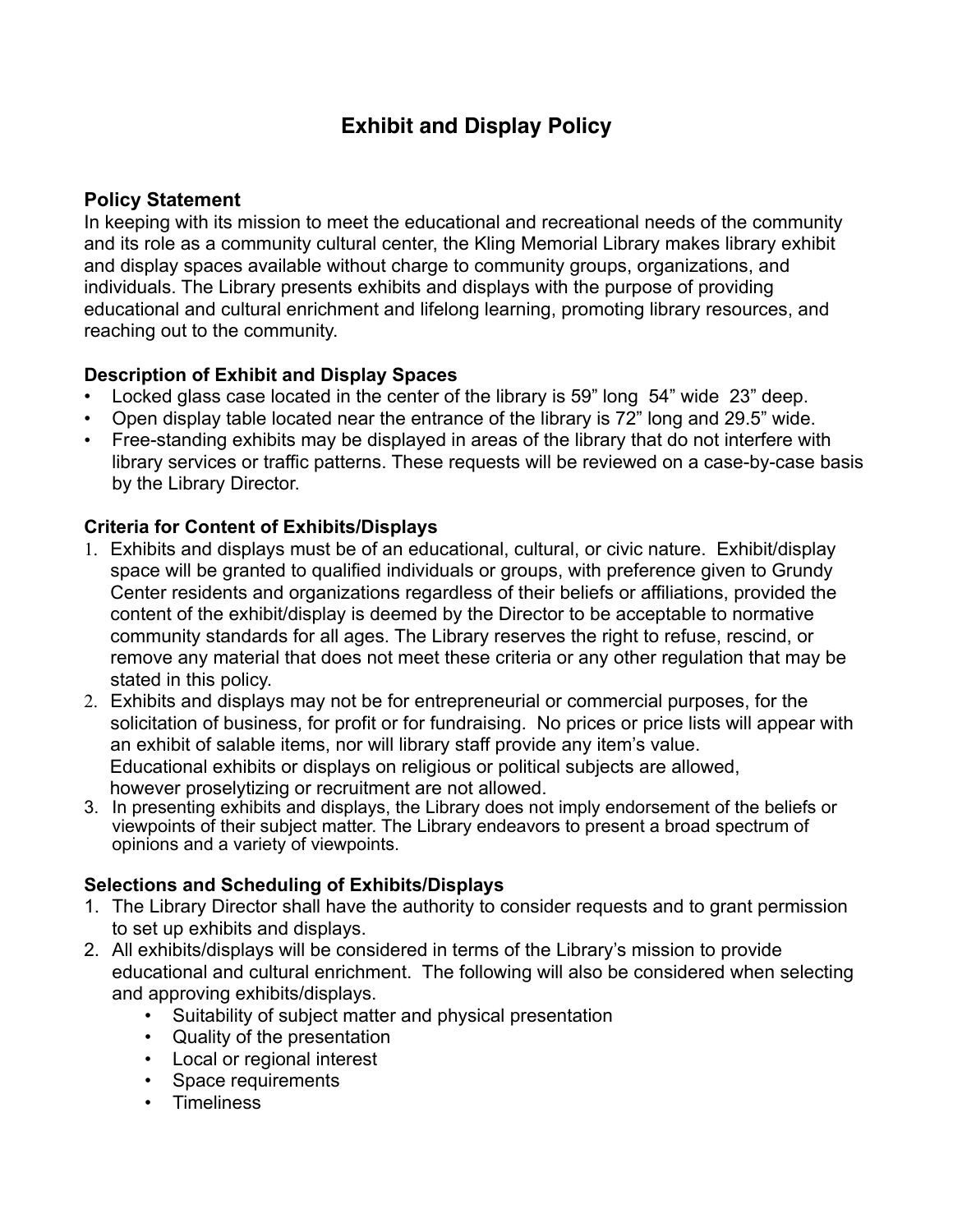- 3. Applications for exhibits/displays will be considered on a first-come first-serve basis and limited to six weeks per calendar year per group, organization, or individual. The exhibit/ display period is generally a two to four week period. The Library reserves the right to determine the schedule of exhibits/displays, including the length and location of the exhibit/ display.
- 4. Use of exhibit/display spaces for Library purposes takes precedence over other uses. On the rare occasion that the Library finds it must use its space unexpectedly for its own purposes, even though a non-Library exhibit/display has been previously scheduled, the Library will make every effort to schedule an alternate time for the exhibit/display. Potential exhibitors assume the risk that the Library may need to preempt an exhibit/display for its own purposes.

## **Installation of Exhibits/Displays**

- 1. The artist/collector is responsible for installing and removing exhibits/displays on the dates agreed upon by the Library and the exhibitor, and for all measures necessary for installation and removal of exhibits/displays. Groups are invited to display provided they select one person to represent them in arranging the exhibit. All publicity related to exhibits and displays shall be submitted to the Library to be distributed to the various media by the Library.
- 2. Each exhibit/display must contain an informative explanation to assist the general public in discerning the subject or purpose of the exhibit/display. This information may be provided by explanatory labels on individual items, in poster or sign form, or be contained within the exhibit/display itself. As part of the application process exhibitors will provide a contact phone number as part of the exhibit/display for members of the general public who may wish more information. Exhibitors are also asked to write a brief description of the display to be used in library publicity.
- 3. All exhibits/displays must be set up and removed with as little interference as possible to the daily operations of the Library. If the Library must remove an exhibit/display because it is not removed as scheduled by the exhibitor, the Library is not responsible for any damages. The Library will not provide storage for the property of organizations or individuals displaying in the Library.
- 4. Exhibitors agree to be responsible for and to pay for any and all damages to Library property including exhibit/display spaces, walls, floors, grounds, furniture and fixtures resulting from the installation or removal of an exhibit/display.

# **Application Procedure**

- Applications may be submitted up to one year in advance and no less than one month in advance.
- Applicant's should familiarize themselves with the Library's exhibit/display spaces including cases and tables.
- Applicants must fill out and sign an application form, which includes a description of the exhibit/display, a waiver of liability, and a statement that they have read and will abide by this Kling Memorial Library Exhibit and Display Policy.

Adopted October 20, 2016 Reviewed April 8, 2021